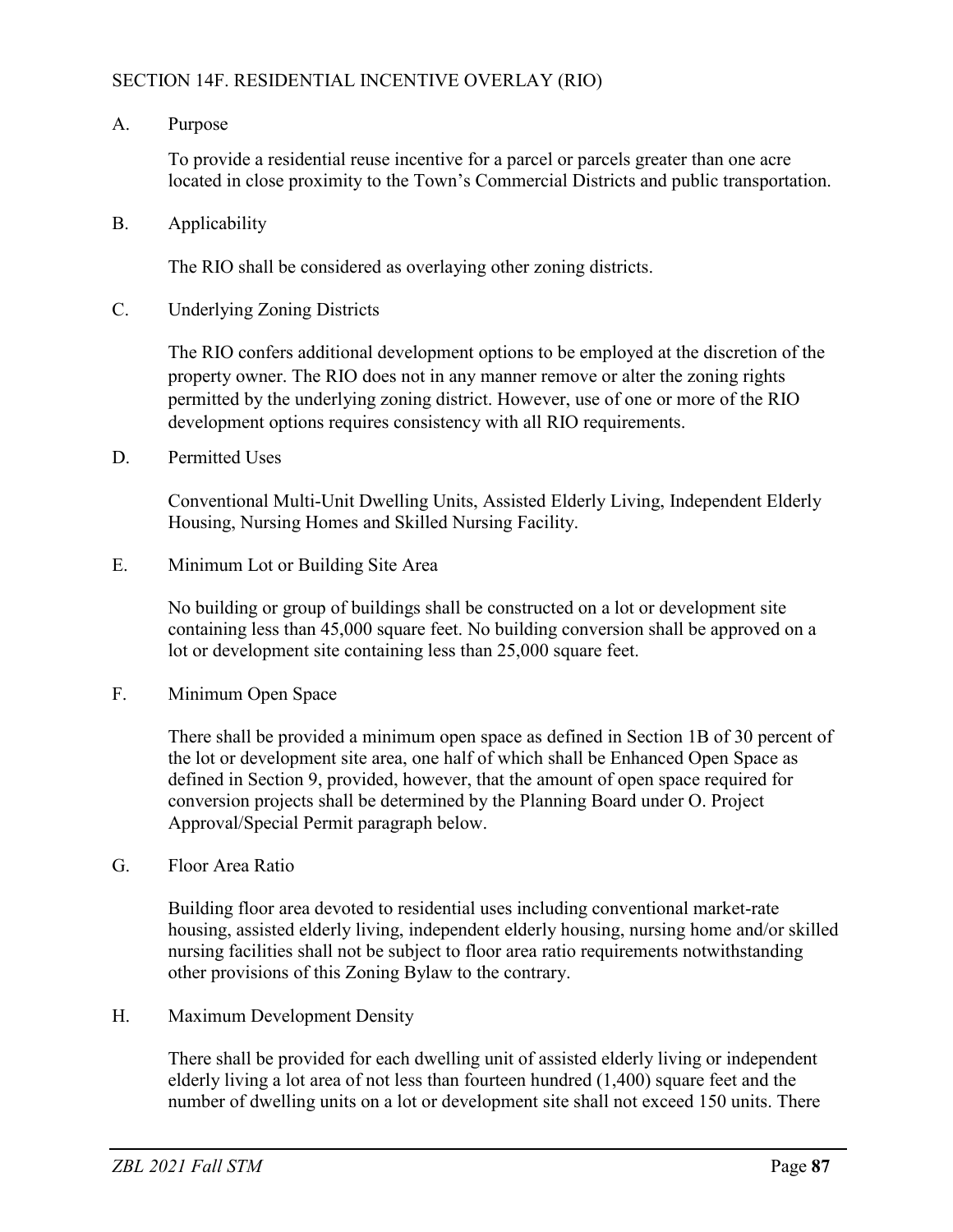shall be provided for each dwelling unit of conventional multi-unit housing a lot area of not less than eighteen hundred (1,800) square feet. A nursing home or skilled nursing facility on a lot or development site shall not exceed 250 beds.

I. Building Setbacks

Yard definitions shall be as specified in Section 19. RIO projects involving new construction shall provide the following:

Minimum Front Yard Depth: 25 feet Minimum Side Yard Depth: 10 feet Minimum Rear Yard Depth: 10feet

However, where the housing is not located in a residential zoning district but abuts a residential zoning district, the setback shall be 60 feet and a buffer of natural material and/or an earthen berm shall be installed to provide screening on a year-round basis.

J. Building Height

Maximum building height as defined in Section 20 for new construction shall be 4 stories and 45 feet for buildings used for assisted elderly living, independent elderly housing, and conventional multi-unit housing located in Business, Business A, Industrial, Industrial A, or Lower Falls Village Commercial Districts; new construction shall be 36 feet for buildings located in Single Residence Districts and General Residence Districts. The maximum building height for nursing homes and skilled nursing facilities shall be three stories and 36 feet. See Building Conversion paragraph below for height restrictions for conversion of existing buildings to these uses.

K. Signs

Signs shall comply with the sign requirements of Section 22A. For the purposes of Table 22A.1 of Section 22A, RIO projects shall comply with the signage allowances of Commercial Districts Fronting Streets Other Than Worcester Street, except that RIO projects located in underlying Single Residence or General Residence zoning districts shall comply with the following:

Number of Signs of Total Permanent Signage: 2 Permanent Signs per lot, consisting of no more than 1 Wall Sign or 1 Standing Sign Maximum Total Area of Total Permanent Signage: 25 sq.ft. Maximum Area of Standing Signs: 16 sq.ft. Maximum Area of Wall Signs: 9 sq.ft. Window Signs shall not be permitted Awning Signs shall not be permitted

L. Off-Street Parking

Off-street parking shall be provided in accordance with Section 21.

M. Building Conversion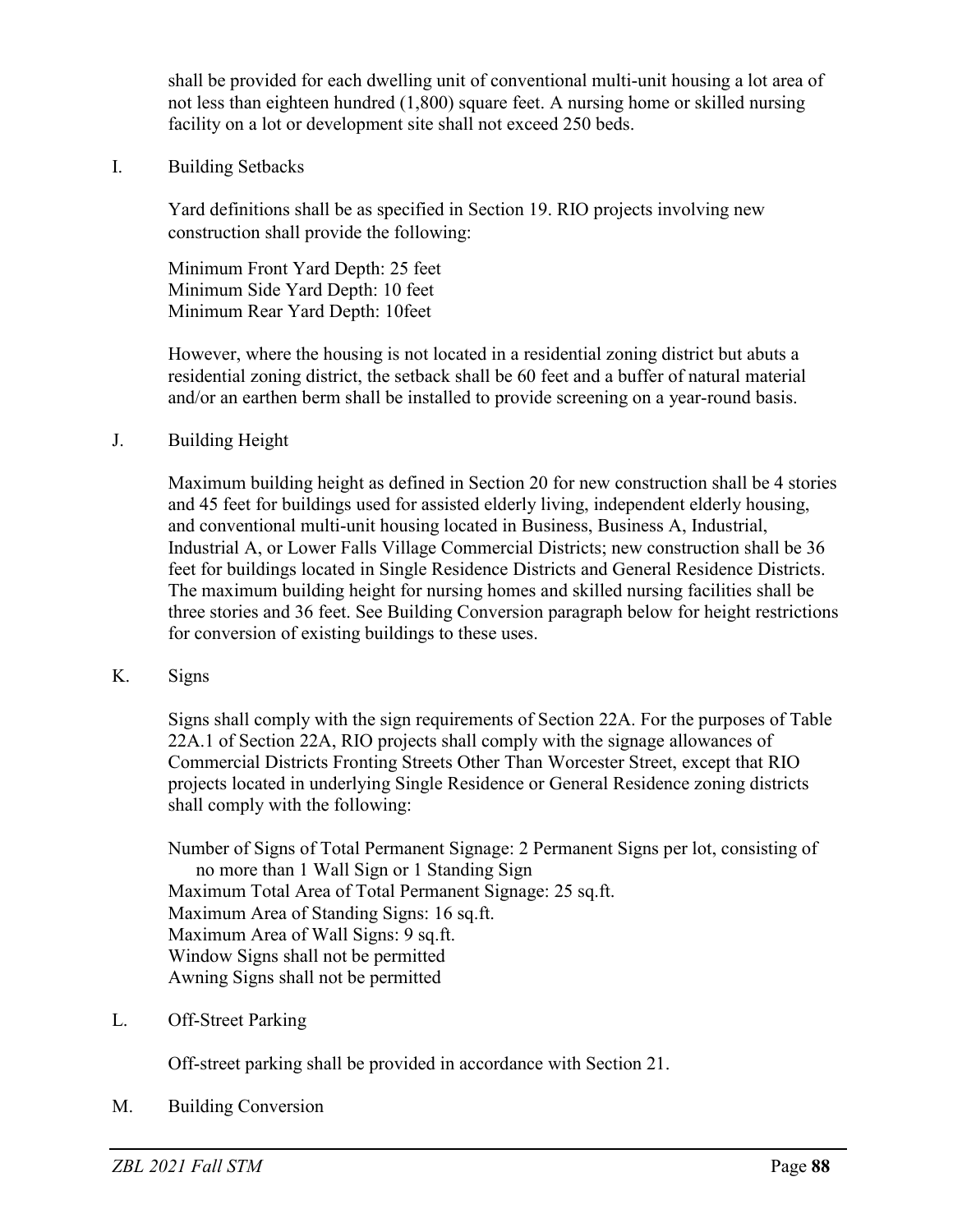An existing building may be converted to uses allowed in the RIO subject to the terms of a special permit granted by the Planning Board. In no instance shall the building be expanded to exceed the height limitations specified below or the current height of the building if said height is greater than 45 feet. There shall be no maximum residential density. However, if the building proposed for conversion presently does not conform to the requirements of the underlying zoning district the provisions of Section 17 shall apply to the conversion project. In this instance application shall not be made to the Zoning Board of Appeals under Section 17 prior to the issuance of a special permit by the Planning Board under this Section.

## N. Mixed Use Projects

Any combination of conventional housing types is permitted up to a maximum density of 24 units per acre. Further, up to 75 conventional units of any type of housing shall be permitted in conjunction with development of a facility providing at least 100 nursing home beds, 100 beds associated with a skilled nursing facility, or at least 80 assisted living or independent elderly housing units. A mix of residential units comprising independent elderly housing, assisted elderly living, skilled nursing, nursing homes, and any type of conventional housing shall also be allowed, consistent with the dimensional regulations of the RIO.

In RIO projects that provide at least 100 elderly dwelling units of any type, including skilled nursing facilities, or at least 50 conventional housing units of any type, up to 10,000 sq. ft. of retail space in a structure or structures separate from the residential units or nursing facility shall be permitted. All such developments shall be consistent with the dimensional and parking requirements of the underlying district as applicable.

## O. Project Approval/Special Permits

The provisions of Section 16A shall apply in all respects to projects in the RIO. Application shall not be made under Section 16A prior to the issuance of a special use permit by the Planning Board under this section. A special use permit shall be required from the Planning Board in conjunction with all projects employing RIO development options for building conversion or new construction and the Planning Board may waive specific dimensional requirements in accordance with the following:

- 1. The Planning Board shall receive a report from the Design Review Board finding that the proposed project is consistent with the Design Criteria listed in Section 22 and, for projects located in the Lower Falls RIO District, that the proposed project is consistent with the Wellesley Lower Falls Plan, Zoning, Urban Design and Landscape Guidelines ("Lower Falls Guidelines") adopted, and from time to time amended, by the Planning Board.
- 2. The proposed project shall provide and/or contribute toward pedestrian and bicycle amenities and shall, as applicable, accommodate pedestrian and bicycle circulation and safety in accordance with nationally recognized and accepted standards.